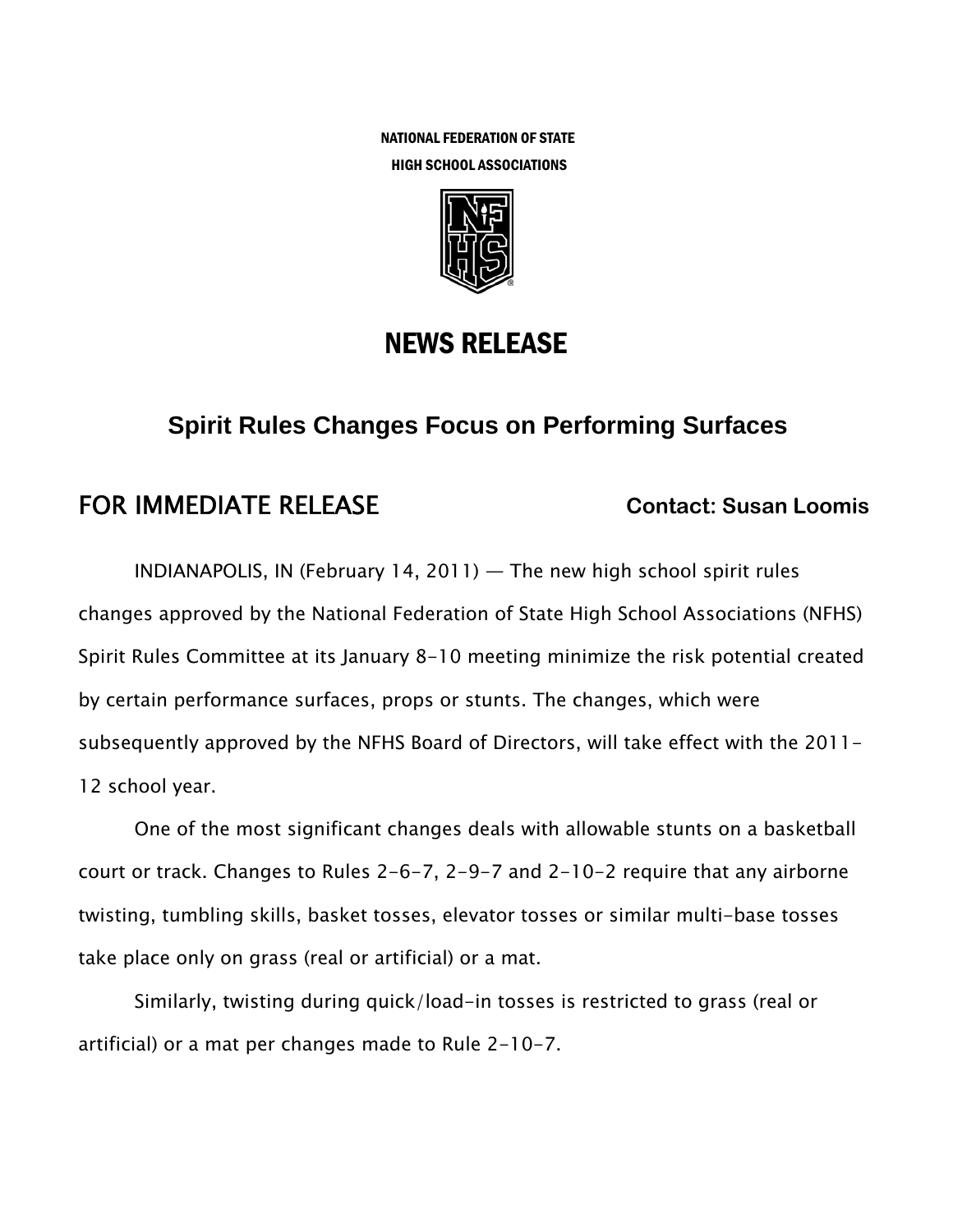Susan Loomis, NFHS spirit consultant and liaison to the Spirit Rules Committee, said the committee is sensitive to the ever-changing skill level of the participants while keeping risk minimization in mind.

"We wanted to write the best rules we can to allow spirit teams and dance teams to show their skills, while keeping our focus on minimizing risk," Loomis said. "I think the new rules demonstrate a continuing effort to help protect and train our cheer and dance coaches."

Rules 2-4-6 and 3-5-9 were amended to further safety precautions. Spotters are now prohibited from holding objects in their hands and also must be present if a participant is standing on a moving flat-bottom prop that has a fabric cover.

Dance, drill and pom teams may now wear footwear that at a minimum covers the ball of the foot. A new exception also allows dancers to be barefoot if on a floor cover.

An exception to Rule 2-12-2b now allows a backward leapfrog to a prone position with two catchers and continuous hand-to-hand contact between the top person and post.

"We added the exception because we have seen that our teams are improving in skill and are able to perform certain stunts well," Loomis said.

The final change applies to swinging stunts, which are now allowed only from cradles or the performing surface. The addition of a note to Rule 2-8-11c allows for a slight downward swing to prepare for the upward swing.

"We added the note for clarification," Loomis said. "We realize that some extra movements are required to prepare certain stunts and wanted to make that clear in the rules book."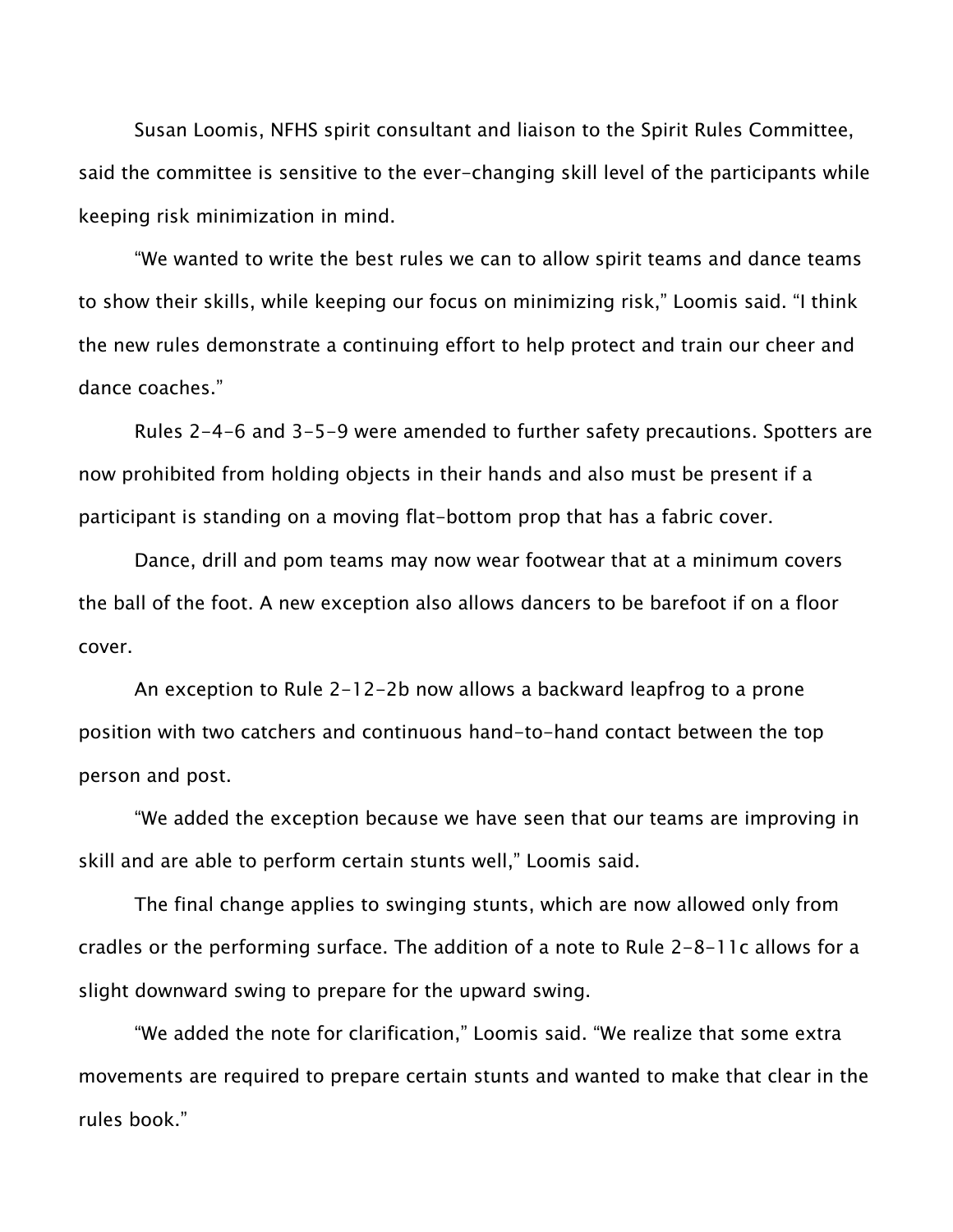The Spirit Rules Book was also reorganized to better serve the coaches and other readers, Loomis added.

A complete listing of all rules changes approved by the committee is available on the NFHS Web site at www.nfhs.org. Click on "Athletics & Fine Arts Activities" on the home page, and select "Spirit."

Competitive spirit squads constitute the ninth-most popular activity for girls at the high school level, according to the 2009-10 High School Athletics Participation Survey conducted by the NFHS, with 123,644 participants nationwide. There are also 24,952 girls who participate in dance or drill teams, according to the same survey.

**###** 

This press release was written by Steven Peek, the spring 2011 intern in the NFHS

Publications/Communications Department and a senior at Butler (Indiana) University.

#### About the National Federation of State High School Associations (NFHS)

The NFHS, based in Indianapolis, Indiana, is the national leadership organization for high school sports and fine arts activities. Since 1920, the NFHS has led the development of education-based interscholastic sports and fine arts activities that help students succeed in their lives. The NFHS sets direction for the future by building awareness and support, improving the participation experience, establishing consistent standards and Rules for competition, and helping those who oversee high school sports and activities. The NFHS writes playing Rules for 17 sports for boys and girls at the high school level. Through its 50 member state associations and the District of Columbia, the NFHS reaches more than 19,000 high schools and 11 million participants in high school activity programs, including more than 7.6 million in high school sports. As the recognized national authority on interscholastic activity programs, the NFHS conducts national meetings; sanctions interstate events; produces publications for high school coaches, officials and athletic directors; sponsors professional organizations for high school coaches, officials, spirit coaches, speech and debate coaches and music adjudicators; serves as the